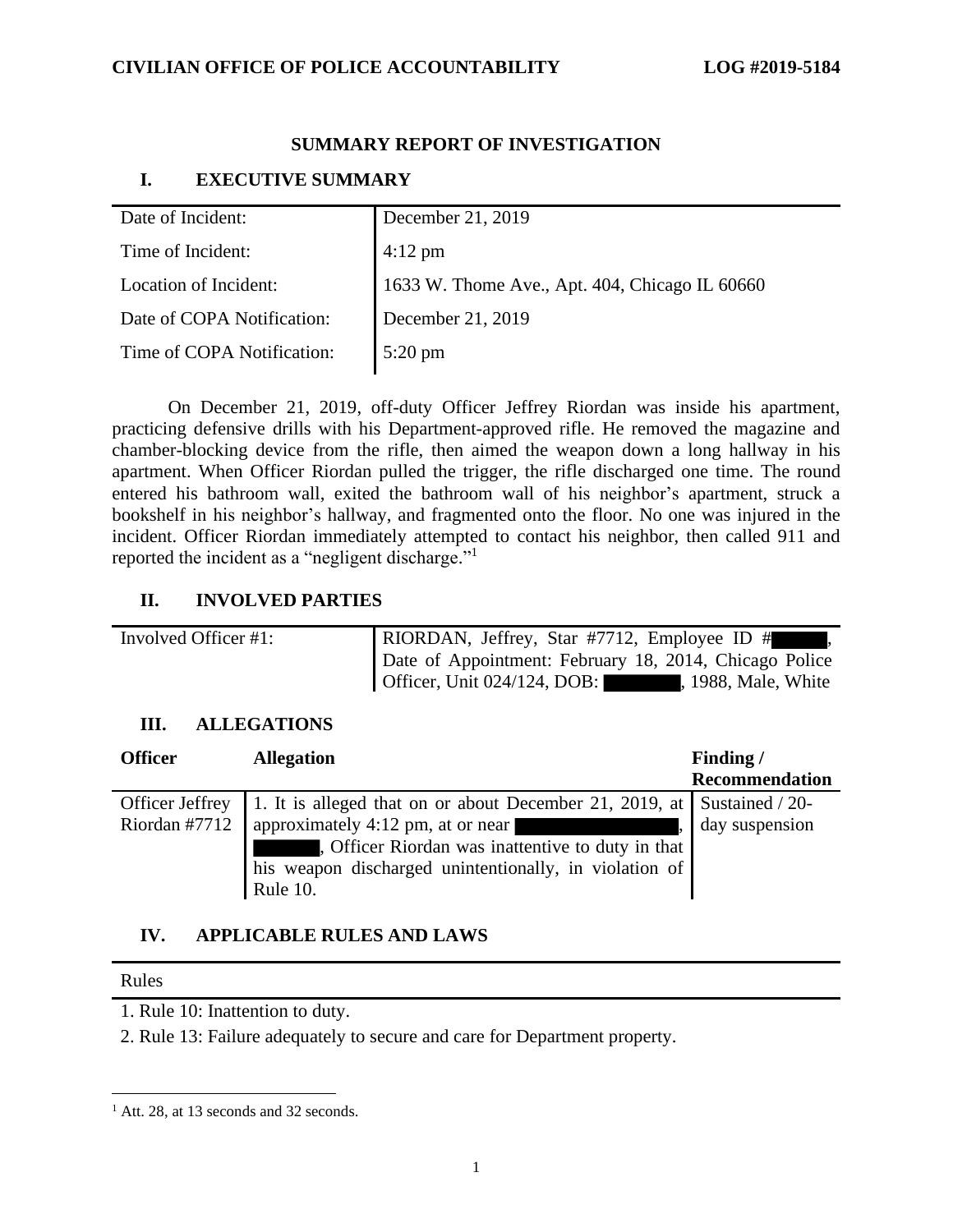### Uniform and Property Orders

1. U04-02, "Department Approved Weapons and Ammunition" (effective June 2, 2017 – February 28, 2020)

2. U04-02-05, "Police Carbine Operator Program" (effective March 8, 2019 – December 31, 2020)

## **V. INVESTIGATION<sup>2</sup>**

### **a. Interviews**

In an **interview with COPA on February 10, 2020, Officer Jeffrey Riordan #7712<sup>3</sup>** stated on the date and time of the incident, he was off duty and at home alone. He decided to practice defensive drills with his Department-approved rifle, as he is qualified as a police carbine operator<sup>4</sup> and wanted to improve his skills with the weapon. Officer Riordan planned to dry fire the weapon using a computer application that tracks movement before and after a trigger pull and provides feedback to improve shooting performance.

Officer Riordan removed the magazine and chamber-blocking device from his rifle and left both items in his bedroom. The magazine had a 30-round capacity, and Officer Riordan believed it was fully loaded with 28 live rounds, per Department specifications. Officer Riordan then positioned himself at the east end of the hallway in his apartment and aimed his rifle toward the bathroom at the west end of the hallway. He pulled the trigger one time and heard a click, as he expected. He then reset the trigger and pulled it a second time. The rifle discharged once, causing the round to enter his west bathroom wall and exit into the adjacent apartment.

Officer Riordan immediately placed his rifle on the hallway floor, left his apartment, and ran to his neighbor's front door. He banged on the door but no one answered. Officer Riordan tried to call his landlord to obtain his neighbor's phone number, but his landlord did not answer the phone. At that point, less than a minute after the discharge, Officer Riordan called 911. He identified himself as a police officer and stated he had just unintentionally discharged a rifle round. He then notified his immediate supervisor and the desk sergeant at the  $24<sup>th</sup>$  District. When a responding sergeant arrived at the scene, Officer Riordan relayed his concern for the well-being of his neighbor(s). Responding officers continued to pound on the neighbor's door, and tenant eventually answered. She indicated she was unaware of the situation and did not want to respond to the banging on her front door. Officer Riordan briefly entered apartment and observed that the rifle round exited her bathroom wall and struck a bookshelf in the hallway. No one was injured in the incident.

Officer Riordan acknowledged that a live round must have lodged in the chamber of the rifle before he removed the magazine. He stated, "It is 100 percent fair to say that the weapon

<sup>&</sup>lt;sup>2</sup> COPA conducted a thorough and complete investigation. The following is a summary of the material evidence gathered and relied upon in our analysis.

 $3^3$  Atts. 33, 35.

<sup>&</sup>lt;sup>4</sup> A police carbine operator is a member trained by the Department to be armed with a carbine while assigned to routine field duties.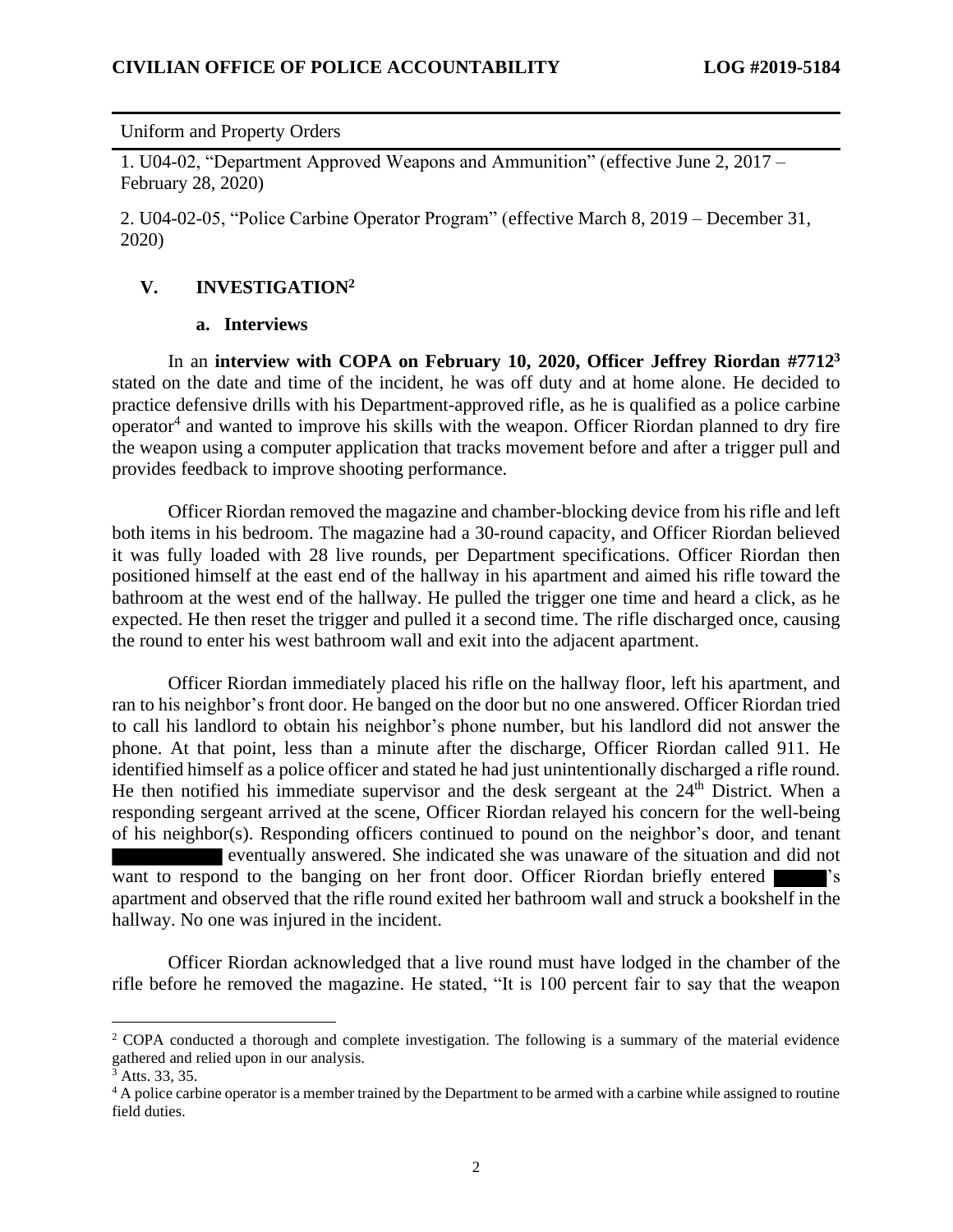behaved in a way that I was not expecting, did not think it was possible, but at the end of the day, it is my responsibility to look in the weapon, to take the extra two seconds to ensure there is nothing stuck in there."<sup>5</sup> Officer Riordan admitted the allegation against him and acknowledged the discharge resulted from his own inattention to duty.

## **b. Digital Evidence**

COPA obtained and reviewed the **Body Worn Camera (BWC) video of Sgt. Christopher Stachula #1668<sup>6</sup>** relative to this incident. At approximately 4:18:10 pm, the video captures Sgt. Stachula arriving at the scene, where he meets Officer Riordan outside his apartment building. Officer Riordan leads Sgt. Stachula into his apartment and shows him the rifle on the hallway floor and the bullet strike to the bathroom wall. He reports that he banged on his neighbor's door, but no one answered. Sgt. Stachula walks out of Officer Riordan's apartment and knocks on the door to adjacent apartment, but there is no response. Additional responding officers arrive in the hallway and Sgt. Stachula explains that Officer Riordan's rifle discharged into the wall and they need to make sure his neighbor is unharmed.<sup>7</sup> Sgt. Stachula instructs the officers to deactivate their BWCs, then deactivates his own camera at 4:20:58 pm.

The **Office of Emergency Management and Communications (OEMC) Event Queries, <sup>8</sup> 911 Calls, <sup>9</sup> and Radio Transmissions<sup>10</sup>** document the following relevant and material communications. At 4:10:41 pm, Officer Riordan calls 911 and identifies himself as an off duty officer. He reports, "I had a negligent discharge. A rifle round discharged in my building."<sup>11</sup> Officer Riordan sounds out of breath and has to assure the call taker he is not chasing someone. At 4:13:15 pm, the dispatcher relates Officer Riordan's information over Zone 11.

### **c. Physical Evidence**

The **Crime Scene Processing Report<sup>12</sup>** and **Inventory Sheets<sup>13</sup>** document the recovery of the firearms evidence from Officer Riordan's apartment. Evidence technicians (ETs) recovered a DSA, Inc., Model ZM4, 5.56mm caliber rifle and one "Winchester 223 Rem" shell casing from the hallway floor, and a 5.56mm caliber magazine from the top of Officer Riordan's bed. ETs determined the rifle was unloaded and did not contain a magazine. The magazine, which had a 30 round capacity, was found to contain 27 "Winchester 223 Rem" cartridges. ETs also observed one bullet hole in the bathroom wall of Officer Riordan's apartment, and a second bullet hole in the bathroom wall of the adjacent apartment. A bullet fragment was recovered from the hallway floor of the adjacent apartment.

 $5$  Att. 35, pg. 14, line 21 – pg. 15, line 3.

<sup>6</sup> Att. 14.

<sup>7</sup> The BWC videos of Officers Riccardo Esparza #9330 and Aldo Calderon #4849 also capture this exchange. *See* Atts. 15-16.

<sup>8</sup> Att. 7.

<sup>9</sup> Att. 28.

<sup>10</sup> Att. 29.

 $11$  Att. 28, at 32 seconds.

<sup>&</sup>lt;sup>12</sup> Att. 10.

<sup>13</sup> Att. 11.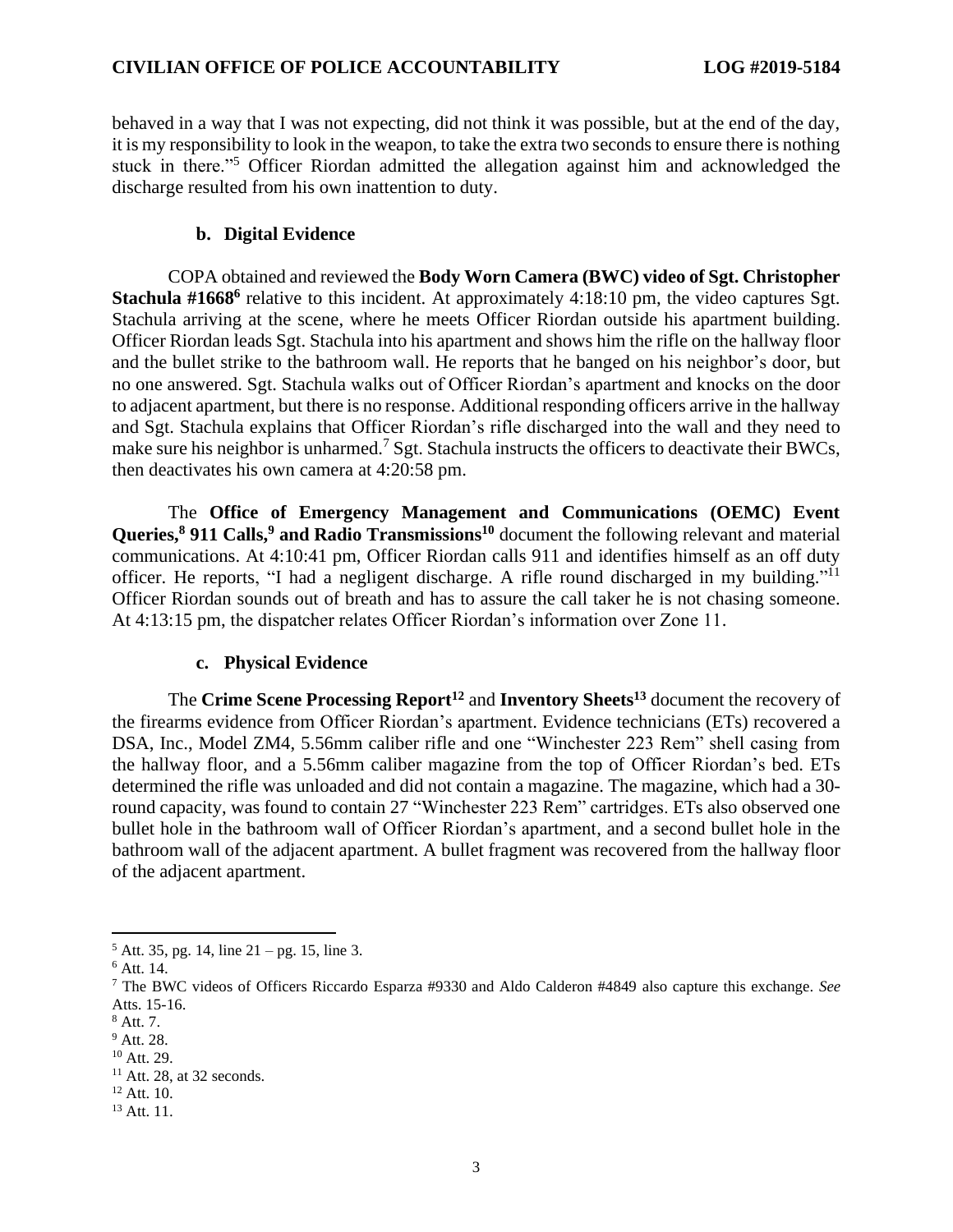#### **CIVILIAN OFFICE OF POLICE ACCOUNTABILITY LOG #2019-5184**

The **ET Photos<sup>14</sup>** document the firearm discharge scene, including the layout of both apartments and the location of the recovered firearms evidence. The photos show the path of Officer Riordan's rifle round, which traveled down his hallway, through his west bathroom wall, through the east bathroom wall of the adjacent apartment, down the hallway of that apartment, and into the bookshelf at the end of that hallway.

A **Breathalyzer Test<sup>15</sup>** taken by Officer Riordan at 7:18 pm on December 21, 2019, revealed his breath alcohol concentration (B.A.C.) was .000. Officer Riordan also submitted to a urine drug test on the same date, which produced negative results.

#### **d. Documentary Evidence**

The **Initiation Report,<sup>16</sup> Tactical Response Report (TRR), <sup>17</sup> and Detectives' Supplementary Report<sup>18</sup>** include summaries of the statements Officer Riordan and provided to Sgt. Stachula and detectives. Officer Riordan related essentially the same account of the incident that he provided to COPA, with one material difference. Officer Riordan told detectives he lined up his sights at a toothbrush in his bathroom, pulled the trigger on his rifle, and the weapon discharged. He apparently did not indicate the rifle discharged the second time he pulled the trigger, which is what he reported to COPA.<sup>19</sup>

told detectives she was sleeping at the time of the incident, and she woke up when she heard a noise that she thought was from construction. She then heard the police knocking on her door, and she observed her neighbor, Officer Riordan, when she answered the door. He explained what happened and told her he wanted to make sure no one was injured. She responded she was fine and no one else was inside the apartment.

The **Firearms Qualification Records<sup>20</sup>** for Officer Riordan reveal he successfully completed the Carbine Operator Course on August 11, 2017. Thereafter, he qualified with his rifle twice a year, including on December 16, 2019, five days prior to the incident.

### **VI. LEGAL STANDARD**

#### **a. Accidental Discharge**

An allegation of an unintentional firearm discharge is evaluated under Chicago Police Department Rules 10 and 13. Rule 10 prohibits inattention to duty, while Rule 13 prohibits the failure to adequately secure or care for Department property. Both rules are evaluated under the legal standard of negligence, which is "the failure to do something which a reasonably careful

<sup>14</sup> Att. 34.

 $15$  Att. 25.

<sup>16</sup> Att. 3.

<sup>&</sup>lt;sup>17</sup> Att. 6. Sgt. Stachula completed the TRR on behalf of Officer Riordan.

 $18$  Att. 36.

<sup>&</sup>lt;sup>19</sup> In fact, none of the Department reports regarding this incident state that Officer Riordan's weapon discharged the second time he pulled the trigger. *See* Atts. 3-4, 6, 36.

<sup>20</sup> Atts. 21, 26; *see also* Att. 20.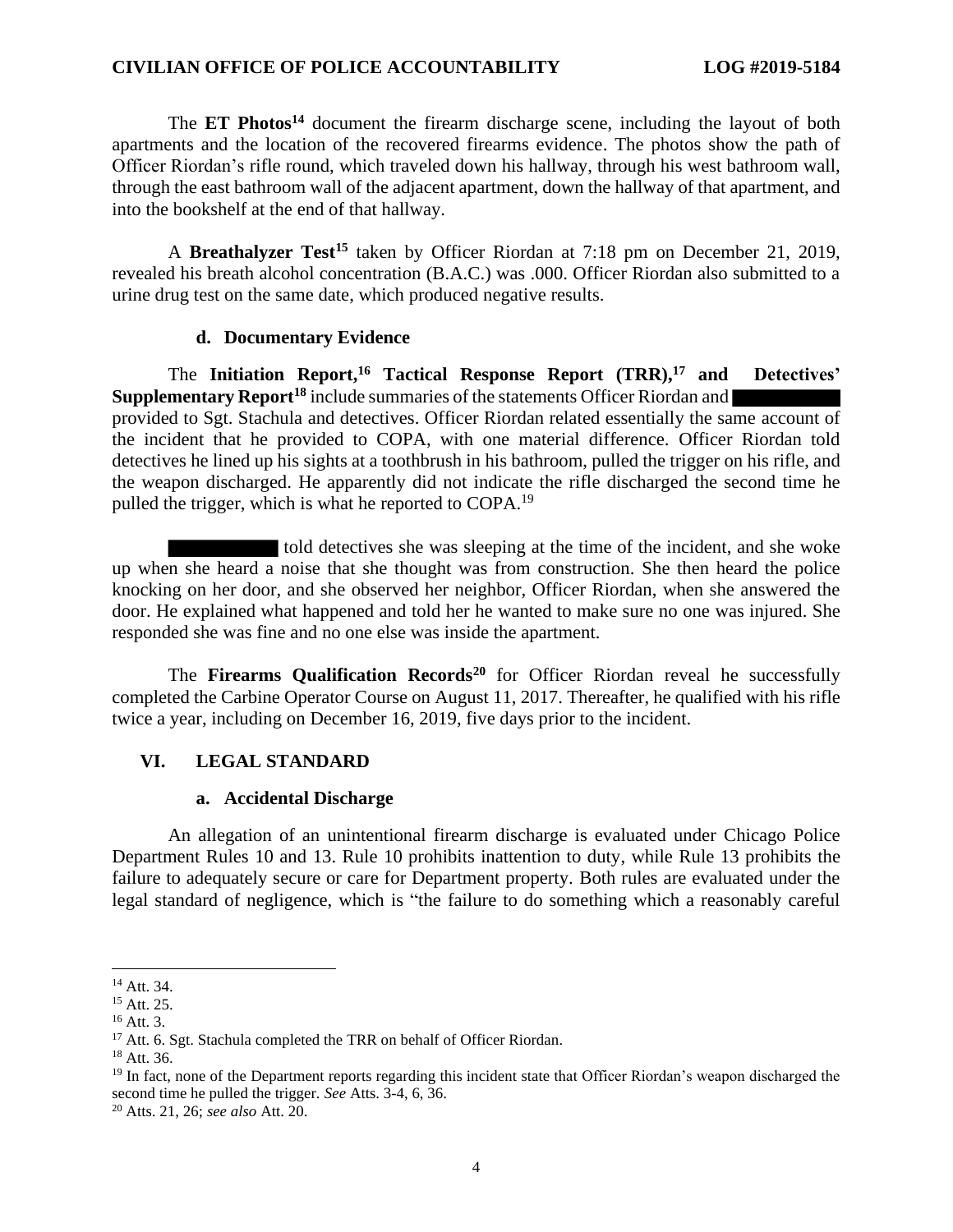person would do, or the doing of something which a reasonably careful person would not, under circumstances similar to those shown by the evidence." $^{21}$ 

### **b. Standard of Proof**

For each Allegation COPA must make one of the following findings:

- 1. Sustained where it is determined the allegation is supported by a preponderance of the evidence;
- 2. Not Sustained where it is determined there is insufficient evidence to prove the allegations by a preponderance of the evidence;
- 3. Unfounded where it is determined by clear and convincing evidence that an allegation is false or not factual; or
- 4. Exonerated where it is determined by clear and convincing evidence that the conduct descried in the allegation occurred, but it is lawful and proper.

A **preponderance of evidence** can be described as evidence indicating that it is more likely than not that the conduct reviewed complied with Department policy.<sup>22</sup> If the evidence gathered in an investigation establishes that it is more likely that the conduct complied with Department policy than that it did not, even if by a narrow margin, then the preponderance of the evidence standard is met.

**Clear and convincing evidence** is a higher standard than a preponderance of the evidence but lower than the "beyond-a-reasonable doubt" standard required to convict a person of a criminal offense. Clear and convincing can be defined as a "degree of proof, which, considering all the evidence in the case, produces the firm and abiding belief that it is highly probable that the proposition  $\ldots$  is true."<sup>23</sup>

## **VII. ANALYSIS**

In this case, it is undisputed that Officer Riordan's rifle discharged, and that the discharge occurred unintentionally. Officer Riordan stated he removed the magazine and the chamberblocking device from the rifle, and he believed the weapon was unloaded. When he pulled the trigger to dry fire the rifle, however, the weapon discharged.<sup>24</sup> Officer Riordan acknowledged that in order for this to occur, a live round must have lodged in the chamber of the rifle before he

<sup>21</sup> Illinois Pattern Jury Instructions- Civil (2006), No. 10.01.

<sup>22</sup> *See Avery v. State Farm Mutual Automobile Insurance Co.*, 216 Ill. 2d 100, 191 (2005) (a proposition is proved by a preponderance of the evidence when it has found to be more probably true than not).

<sup>23</sup> *People v. Coan*, 2016 IL App (2d) 151036, ¶ 28 (2016).

<sup>&</sup>lt;sup>24</sup> Officer Riordan told COPA the rifle discharged the second time he pulled the trigger. This is not reflected in any Department reports regarding the incident, all of which suggest the discharge occurred the first time Officer Riordan pulled the trigger. Although COPA recognizes this potential discrepancy in Officer Riordan's statements, whether the discharge occurred the first or second time the officer pulled the trigger does not alter COPA's analysis of his conduct. Additionally, COPA notes that Officer Riordan's demeanor was forthcoming and cooperative during his statement to investigators, and his overall account of the incident was credible.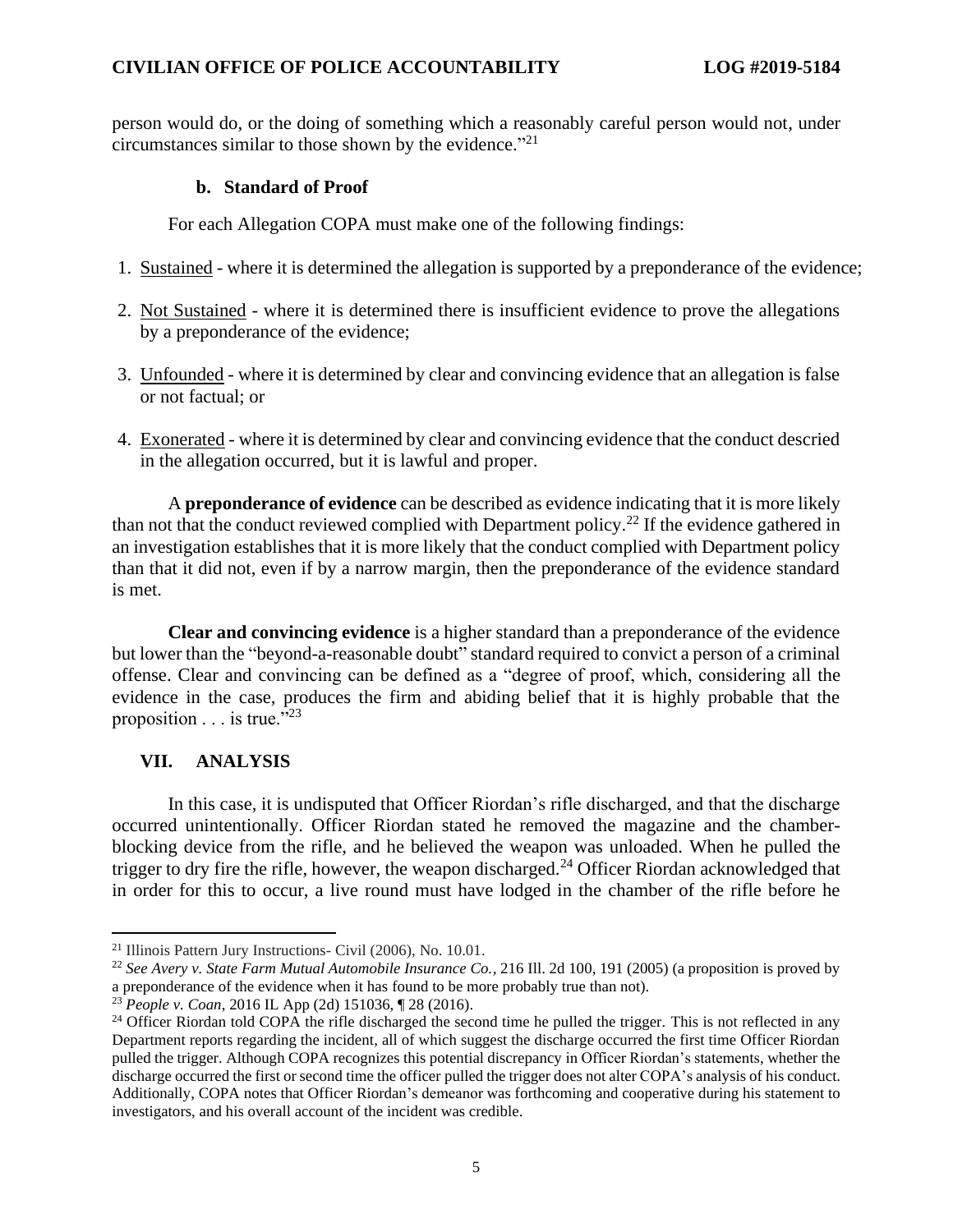## **CIVILIAN OFFICE OF POLICE ACCOUNTABILITY LOG #2019-5184**

removed the magazine. This is consistent with the physical evidence, as the ETs who processed the magazine found that it was one round short of fully loaded. Moreover, Officer Riordan admitted he failed to fully inspect the rifle to make sure it was unloaded before he attempted to dry fire it. There is no evidence of an equipment malfunction, and Officer Riordan stated the rifle did not misfire or misfeed when he qualified with it just five days prior to this incident.

COPA finds Officer Riordan's conduct was negligent, and even Officer Riordan described the incident as a "negligent discharge" when he called 911 to report what happened. The preponderance of the evidence establishes the rifle discharge resulted from Officer Riordan's inattention to duty, as well as his failure to adequately secure and care for the weapon. Therefore, the allegation is **sustained** as a violation of Rules 10 and 13.

## **VIII. RECOMMENDED DISCIPLINE FOR SUSTAINED ALLEGATIONS**

### **a. Officer Riordan**

### **i. Complimentary and Disciplinary History**

Officer Riordan has received one 2019 Crime Reduction Award, two Attendance Recognition Awards, four complimentary letters, four Department Commendations, 82 Honorable Mentions, one Honorable Mention Ribbon Award, two Life Saving Awards, and two Special Commendations. He has no sustained disciplinary history over the past five years.

#### **ii. Recommended Penalty**

COPA has found that Officer Riordan unintentionally discharged his rifle, and the discharge resulted from the officer's failure to make sure the chamber did not contain a live round at the time he attempted to dry fire the weapon. Although Officer Riordan's negligence could have resulted in death or serious injury, particularly to , COPA notes his conduct after the discharge fully complied with Department policy. Officer Riordan immediately attempted to make contact with the then made a series of notifications to 911, his immediate supervisor, and the desk sergeant at the 24<sup>th</sup> District. Additionally, throughout this investigation, Officer Riordan has consistently accepted responsibility for the rifle discharge. Nevertheless, the weapon discharged occurred in a multiunit residential building posing great danger to other. As a result, COPA recommends a **20-day suspension**.

Approved:



Matthew Haynam *Deputy Chief Administrator – Chief Investigator*

7/28/2021

Date